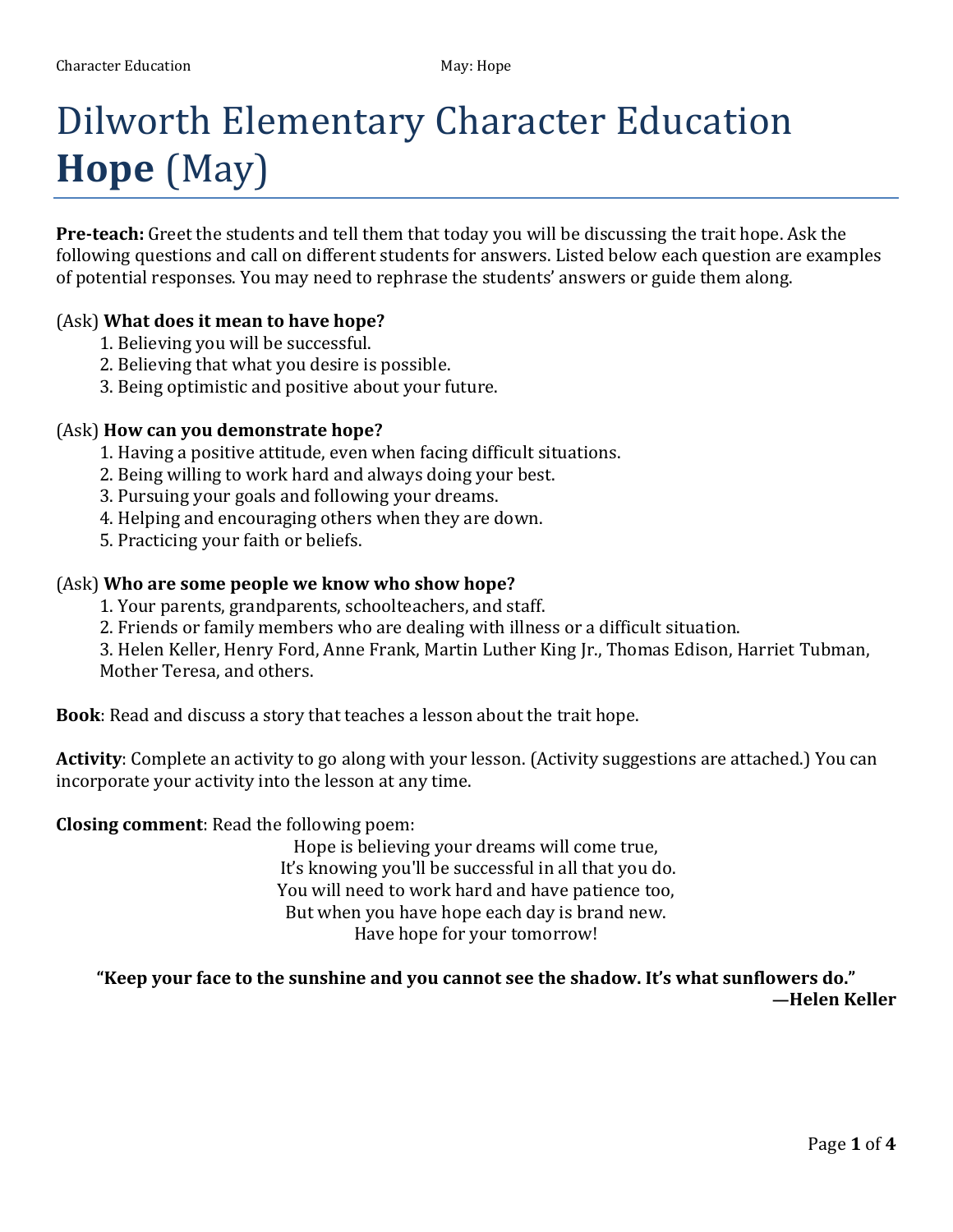# **Hope Activities**

#### **Do What the Sunflowers Do—Dilworth Kindergarten Classes**

**Materials**: A paper plate, scissors, crayons or markers, green construction paper, glue, and popsicle sticks

Refer back to the Helen Keller quote on page one of this packet and ask the students how sunflowers can remind us to be positive. As they grow, do they face the sun? You may want to talk about sun-related sayings about positivity and hope, like "having a sunny personality" and "walking on the sunny side of the street." Ask the students how they might try to be positive and have hope even on a cloudy day. How can we be like sunflowers even when we aren't having our happiest day?

Ask students to decorate a paper plate to look like a sunflower and then attach it to a popsicle stick. The students can also cut out small leaves to glue on the sides of the popsicle stick.

#### **Lighten Up!—Dilworth 1st Grade Classes**

#### **Materials**: Dark sunglasses

If possible, begin by entering the classroom wearing the sunglasses. Exclaim that it is really dark in here. Everything is so dark, even the walls, desks, and students look dark. I wonder why that is? (Someone will likely state that you have on dark glasses.) Your response: "Oh, I guess that's true. I don't really need glasses in here. I just left them on because it was easier than taking them off."

Take off the glasses and exclaim over more clearly seeing all of the students' smiling faces, their bright classroom, etc. Ask if they have ever known someone who talked as if they always had on dark glasses. Someone who always looks on the dark side of everything isn't much fun to be around. Instead of being happy with the sunshine, she is worried because it might rain tomorrow. Instead of being glad to be at school today, he is stressed about an upcoming assignment or whether or not he will win the game tonight. For some people, it's easier to be unhappy than it is to be happy.

Try to recognize if you feel yourself having a moment or a day where you're "wearing dark glasses." (Try on the glasses again.) If you have on dark glasses, you may not be able to see all the good things in your future.

We demonstrate the character trait of hope by keeping a positive outlook and believing that we will be successful. Everyone has a problem from time to time, some big, some small. Don't let problems keep you from feeling the joy that hope can bring, not only to yourself, but to others around you. If you take off your dark glasses, you can be a ray of hope and sunshine to yourself and everyone around you!

(Kokmeyer, Verna. (2001). *Object Talks for Any Day.* Cincinnati, OH: Standard Publishing.)

#### **Finding the Bright Side—Dilworth 2nd Grade Classes**

#### **Materials:** None

Ask the students: Is there a bright side to every problem? Ask them for a few examples of a problem with a bright side. (You broke your arm and couldn't play your favorite sport, but because you needed to rest, you found a book you loved? A camping trip was canceled, but you spent a rainy weekend playing games you had forgotten about with your family and had unexpected fun?) Remind the students that sometimes you may have to work to find something happy and hopeful when a bad thing happens or when things are rough.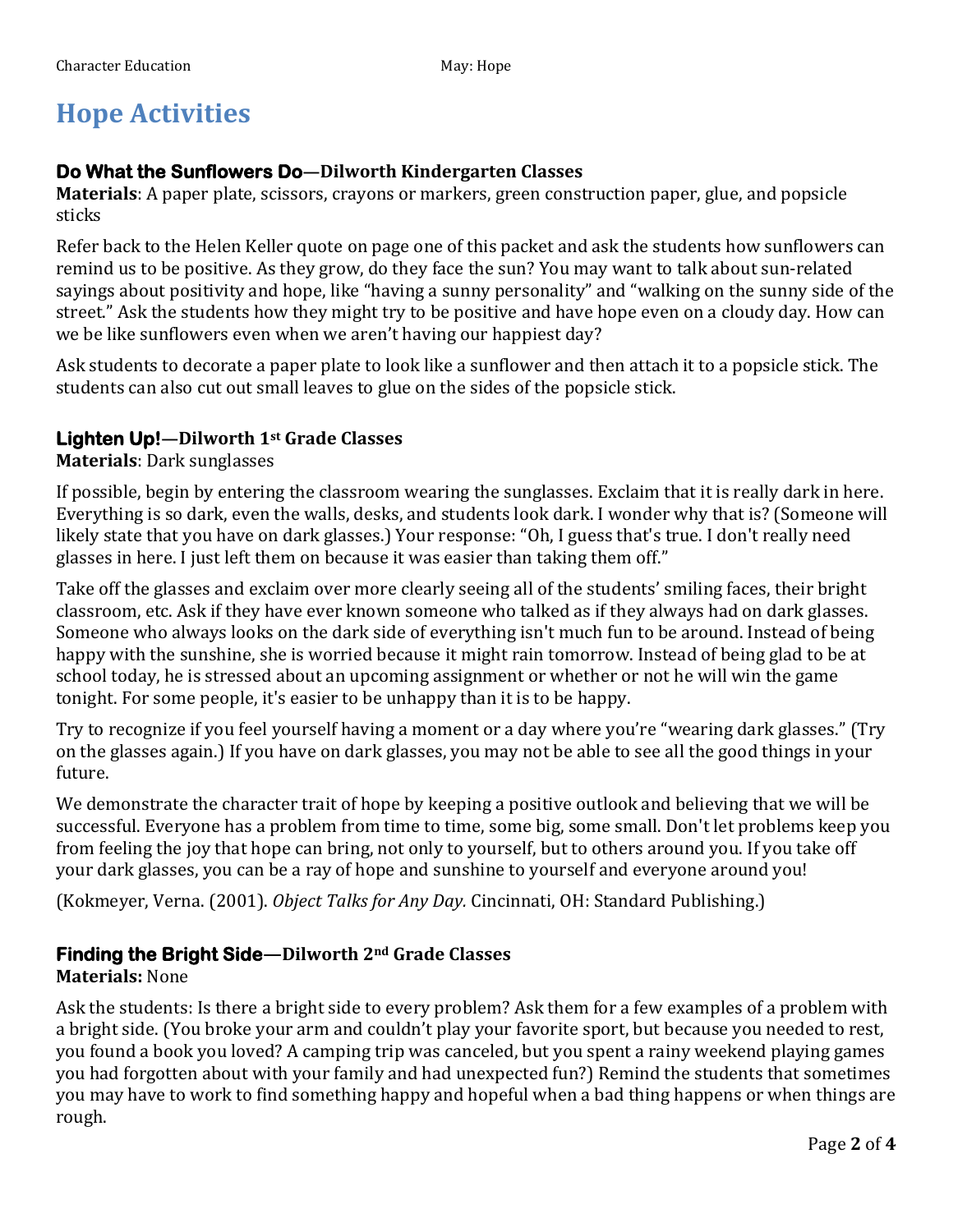# **Hope Activities, continued**

Tell them: Let's work together to find the bright side of a problem. You accidentally broke your family's TV set. What are three good things that might happen as a result? (Your family might spend more time doing things together, like playing games; you might do something constructive or creative instead like build, draw, play music, or read; you could learn how to earn money to help pay for the repairs and feel proud of your hard work mowing lawns or selling lemonade.)

What are things you can do when you just aren't feeling hopeful or optimistic? (Talk to a guidance counselor, a friend, or a parent; rely on faith if you are religious; remind yourself of other hard times you came through; take deep breaths and allow time to pass; don't give up.)

(Adapted from: Mannix, Darlene. *Character Building Activities for Kids*. (2002) San Francisco, CA: Jossey-Bass.)

#### **The Top Ten Reasons for Hope—Dilworth 3rd Grade Classes**

**Materials**: Poster board, marker

Work together as a class to come up with ten (or more) reasons why it is important and helpful to have hope. (Explore ideas such as your effect on others, the way you wake up in the morning and how optimism or pessimism changes your day, and how hope can help you do your best.) Write them on a poster board and display them in the classroom. Example: Our Top Ten Reasons For Hope Are...

- 1. It makes you a stronger person.
- 2. You help and encourage others.
- 3. You will accomplish more in life.

Etc.

(Adapted from: Dotson, Anne C. and Karen D. Dotson. (1997). *Teaching Character: Teacher's Idea Book.*  Chapel Hill, NC: Character Development Group, Inc.)

### **Keeping Up Hope Even When It's Tough—Dilworth 4th Grade Classes**

**Materials:** None

Ask the students to talk about what optimism, hope, and positivity mean to them. Are they sometimes connected to perseverance and inner strength? How?

Then ask: Does every bad situation have a good side to it? Has anything bad ever happened, then something unexpectedly good happened as a result? Ask students to share examples. Then ask: Is the bright side of a problem sometimes the fact that you're able to overcome or get through the problem, and you learn how strong you are?

Share with the students: It often takes time and some effort to find a good of hopeful part of a *tragic* situation—something truly awful, a death, or a serious illness. And sometimes the only hopeful side is realizing your own strength after sadness or disappointment. When you face something that's really tough, after a time you find that you can be happy and glad again, or you can be proud that you're moving on. Realizing this can help you keep up hope the next time you face a big problem.

Ask the class to think of people who kept up their hope after either a small setback or a life-altering tragedy. (Civil rights workers after the death of Martin Luther King, Jr.; someone who has lost a parent or loved one; a student who failed the first test but was able to bounce back and do her best; or a baseball player who didn't get a hit all season until the very last game.) Ask them to share what the hope of those people can teach *us* about optimism and believing better things will come.